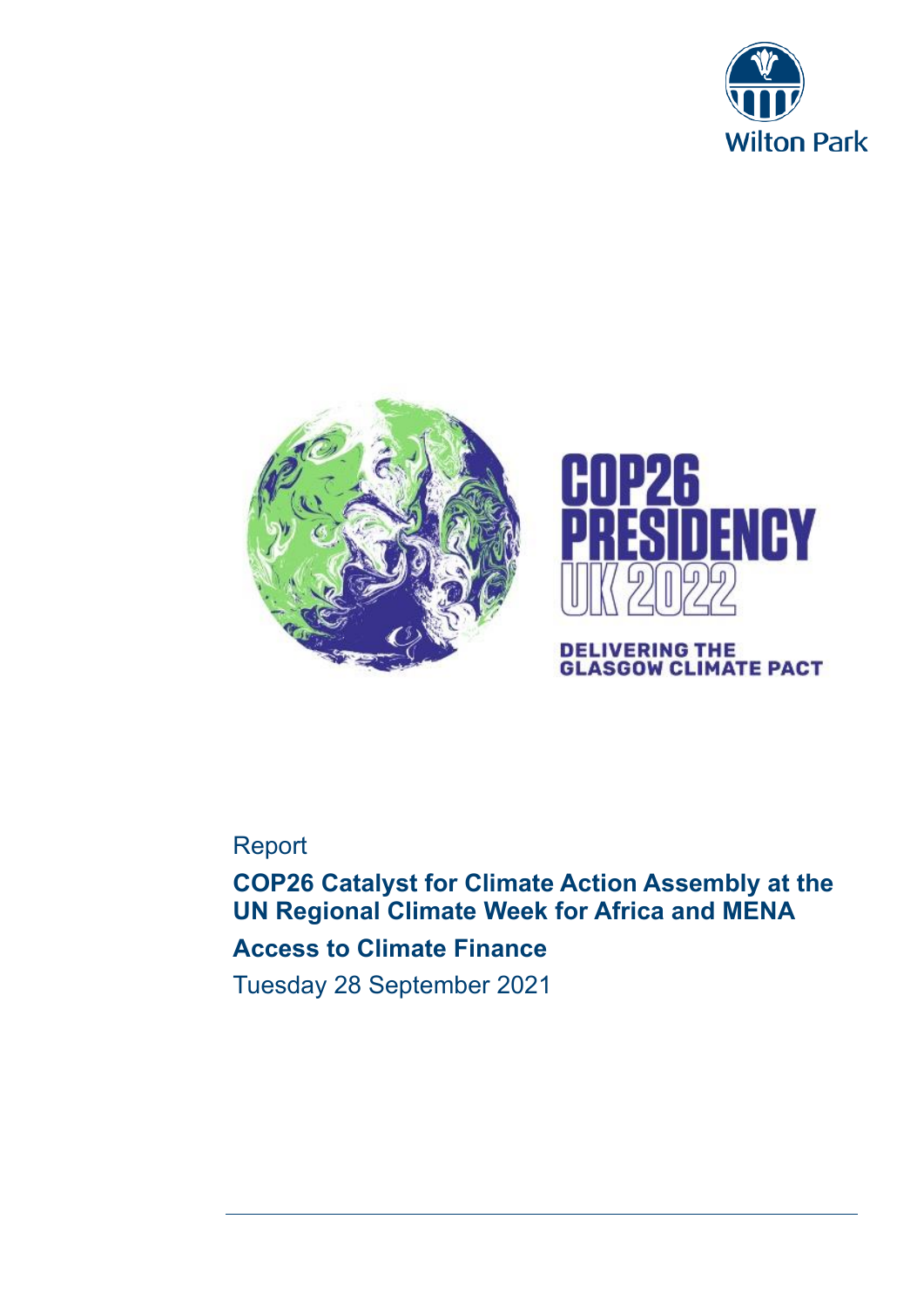

## Report

# **COP26 Catalyst for Climate Action Assembly at the UN Regional Climate Week for Africa and MENA**

## **Access to Climate Finance**

Tuesday 28 September 2021

## **Introduction**

The Paris Agreement provides us with a truly global framework for climate ambition and action. To unlock the full scope of the Paris Agreement, it is important that all countries can participate to their maximum potential and that a lack of capacity does not hold them back.

"Capacity building is crucial and is a precondition to accessing finance." In its role as the incoming COP26 Presidency, the UK is committed to better understanding the capacity building challenges faced by developing countries and climate finance recipients, particularly those most vulnerable to climate impacts, and to providing opportunities to share positive experiences and lessons learned across the Africa and MENA regions.

The aim of this virtual session at this year's UN Regional Climate Week for the Africa and MENA Regions was to explore capacity building in relation to accessing climate finance, to understand in detail the key challenges that Parties and partners have in developing this capacity and to learn from best practice examples.

#### **Access to Climate Finance: capacity building challenges on the ground**

Participants shared a range of challenges around lack of institutional capacity in relation to both accessing finance and implementing climate action. Once countries have submitted their Nationally Determined Contributions (NDCs) under the Paris Agreement and defined their national commitments, they face many financial and implementation challenges. The lack of capacity for action and implementation is a primary barrier, posing a significant challenge to accessing and using climate funds.

Participants shared negative experiences of capacity building efforts they have received in their countries, which tend to be short-term projects often delivered by fly-in fly-out external consultants who provide training with a focus on individuals' capacity building. This is unsustainable and ineffective for many reasons, but participants frequently cited that individuals move on from posts and then skills and knowledge are lost.

### **Key challenges faced**

**Finance application processes are too onerous, complicated and time-consuming** 

There is a lack of institutional capacity to get access funds from a range of donors: climate funds, bi-lateral donors or the private sector. Particularly, developing countries in Africa do not have the full capacity to elaborate and prepare projects as required by the green climate funds. The processes are too complex, time consuming and the cost is huge.

"Capacity building issues are best dealt with right to the lowest level of government."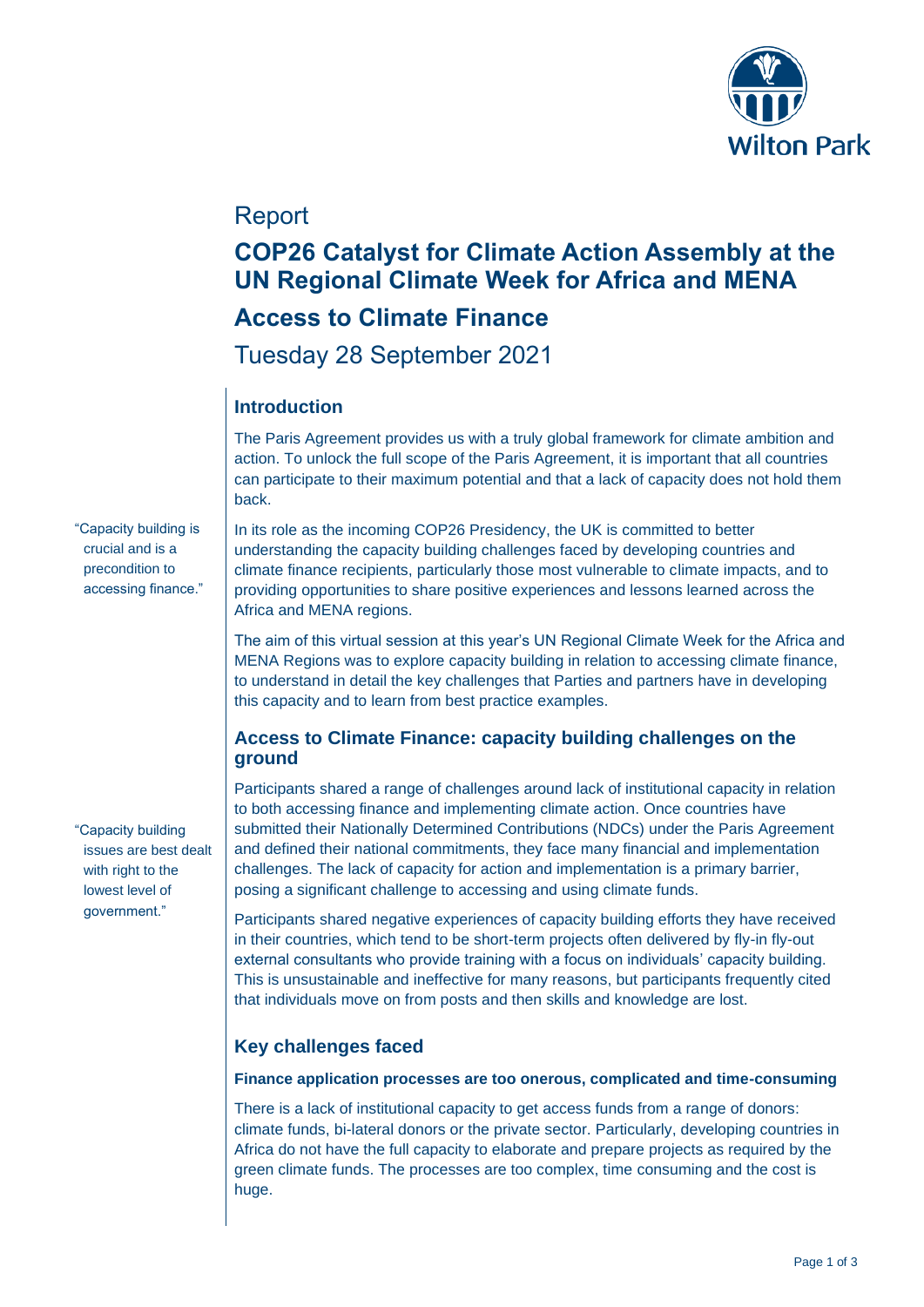#### **Implementation of actions**

"There is much to be done collectively to deliver on the capacity gaps that exist."

#### "How do we

synchronize what we are doing as climate activists with the politicians? You let them know that what they are promising to the public at large is not sustainable and by actually taking a climate lens, it will help it become sustainable."

Lack of capacity is hindering the implementation of climate funds when they are received. NDCs often require a whole-of-government multi-sectoral multi-stakeholder approach; therefore the necessary policy preparations to be made across a range of sectors such as agriculture, water, education, and citizen transport for example is immense. This scale of multi-sectoral and multi-stakeholder working has not been experienced in many developing countries prior to now.

#### **Benefitting from climate friendly policy innovations**

Climate friendly policies always evolve, new options emerge as the cost of green technologies fall, and research presents many new possibilities. However, knowledge about the most effective and adaptive policy options is not easily accessible to African developing countries. Developing countries also need to know where to go to access resources that are appropriate for the context; this is often not clear.

#### **Suggestions for going forward**

- Significant mobilization of support and new financial resources, both public and private, is needed to support implementation and action, including to strengthen human resources, learning and skills development within an institutional context. This implies alignment of policy goals, priorities and related allocation of capital while addressing the pressing needs identified in NDCs.
- Mechanisms are needed to strengthen the coordination of climate funds' providers to be more effective in how they support countries, and at the national level in order to strengthen a country's ability to coordinate all these initiatives.
- Creating a legal framework and structure is crucial for managing and implementing climate change initiatives nationwide.
- Broadening and deepening country stakeholder engagement is vital. Implementing NDCs require governments to engage both sectoral and ministry department agencies, local government, the private sector, civil society, academia and other stakeholders within and external to the country.
- Packaging and communicating information and knowledge about climate change and its relationship to different sectors is crucial so that policy makers, politicians and technocrats understand the relevance to their own departments and sectors. This could support the integration of climate considerations into all budget lines across government.
- It can be helpful for countries to build capacity to track what climate funds are entering the country, especially those that come through informal systems such as civil society organisations, and bring this into the national reporting framework
- Capacity building efforts must be sustainable with long-term impact. This means not just working with individuals but working meaningfully with institutions and networks at both national and sub-national levels with a range of constituencies.
- Providing capacity building through MOUs with national organisations and people that can provide expertise over the long-term is a practical solution to avoiding 'brain drain'. Focus on the capacity that already exists within a country, and on organizational capacity to retain and transfer knowledge.
- National and regional knowledge management systems and communities of practice play an important role for sharing of information and collaboration, which can support leveraging external resources.